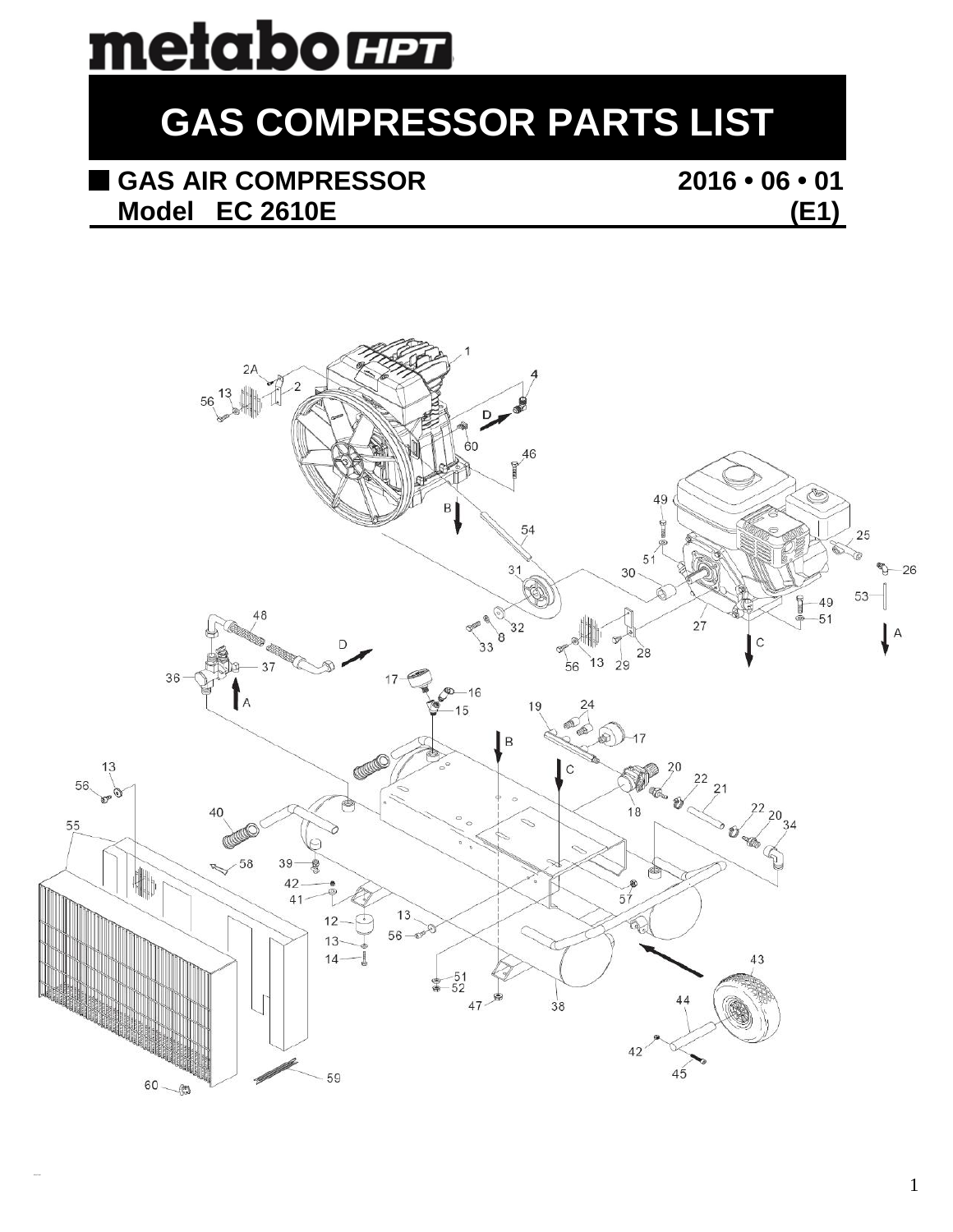| <b>ITEM</b>     | CODE NO. | <b>DESCRIPTION</b>    | NO.                     | <b>REMARKS</b> |
|-----------------|----------|-----------------------|-------------------------|----------------|
| NO.             |          |                       | <b>USED</b>             |                |
| 1               | 888839   | Pump unit-black       | 1                       | 9700003522     |
| $\overline{2}$  | 888840   | Belt guard support    | 1                       | 9700001463     |
| $\overline{2A}$ | 888841   | Screw                 | 1                       | 9700001082     |
| 4               | 885450   | Joint                 | $\mathbf{1}$            | 7080160000     |
| 8               | 888842   | Washer                | $\mathbf{1}$            | 9700010087     |
| 12              | 881684   | Rubber                | 4                       | 7360090000     |
| 13              | 881573   | Washer                | $\overline{11}$         | 7030190000     |
| $\overline{14}$ | 881551   | Screw                 | $\overline{4}$          | 7011220000     |
| $\overline{15}$ | 885435   | Joint                 | $\mathbf{1}$            | 7082140000     |
| 16              | 881652   | Safety valve          | $\mathbf{1}$            | 7192840000     |
| 17              | 888819   | Pressure gauge        | $\overline{c}$          | 9700000412     |
| $\overline{18}$ | 885432   | Pressure reducer      | $\mathbf{1}$            | 9100930140     |
| 19              | 885448   | 4 Way Manifold        | 1                       | 9100710080     |
| $\overline{20}$ | 885449   | Hose tail fitting     | $\overline{2}$          | 6003703808     |
| 21              | 885431   | Rubber hose           | 1                       | 6011300008     |
| 22              | 885433   | Hose clamp            | 1                       | 9100710090     |
| 24              | 885447   | Joint                 | $\overline{2}$          | 9100640020     |
| $\overline{25}$ | 885422   | Pneumatic accelerator | $\overline{2}$          |                |
|                 |          |                       |                         | 9100710060     |
| 26              | 160598   | Joint                 | $\mathbf{1}$            | 7084240000     |
| $\overline{27}$ | 885442   | Gasoline engine       | $\mathbf{1}$            | 7385090000     |
| 28              | 885440   | Belt guard support    | 1                       | 9100710020     |
| 29              | 884424   | <b>Screw</b>          | $\mathbf{1}$            | 9700010111     |
| $\overline{30}$ | 885441   | Spacer                | 1                       | 9100710070     |
| $\overline{31}$ | 888843   | Pulley                | 1                       | 9700003577     |
| 32              | 885437   | Washer                | $\mathbf{1}$            | 9700003071     |
| 33              | 885436   | Screw                 | $\mathbf{1}$            | 7011970000     |
| 34              | 881677   | Joint                 | $\mathbf{1}$            | 7080010000     |
| 36              | 885426   | Auto unloading valve  | $\mathbf 1$             | 9100930120     |
| $\overline{37}$ | 884433   | Joint                 | 1                       | 7080780000     |
| 38              | 888844   | Tank                  | $\mathbf{1}$            | 9700003518     |
| $\overline{39}$ | 882610   | Discharge Ball Valve  | $\overline{2}$          | 9700000750     |
| 40              | 881582   | Handle                | 2                       | 9100930130     |
| $\overline{41}$ | 887345   | Washer                | $\overline{\mathbf{4}}$ | 9700010186     |
| 42              | 881401   | Self-locking Nut      | 6                       | 7021010000     |
| $\overline{43}$ | 160616   | Wheel                 | $\mathbf{1}$            | 9700000381     |
| 44              | 885424   | Pivot                 | 1                       | 9100710050     |
| 45              | 881551   | Screw                 | $\overline{c}$          | 9700010104     |
| 46              | 160608   | Screw                 | 4                       | 7011180000     |
| $\overline{47}$ | 160611   | Flange Nut            | $\overline{4}$          | 7020250000     |
| 48              | 888845   | Infeed tube           | 1                       | 9700003002     |
| 49              | 885434   | Screw                 | 4                       | 7011310000     |
| 51              | 160612   | Washer                | 8                       | 7030120000     |
| 52              | 885557   | Flange Nut            | 4                       | 7020240000     |
| $\overline{53}$ | 887080   | Risen tube            | $\mathbf{1}$            | 7230010000     |
| 54              | 888846   | Belt (V-Belt, A44)    | $\mathbf 1$             | 9700010072     |
| 55              | 888847   | Belt guard kit        | $\mathbf{1}$            | 9700003517     |
|                 |          |                       |                         |                |
| 56              | 888848   | Screw                 | $\overline{7}$          | 9700010187     |
| $\overline{57}$ | 888849   | <b>Nut</b>            | $\overline{7}$          | 9700010112     |
| 58              | 888850   | Plastic arrow         | $\mathbf{1}$            | 7361010000     |
| $\overline{59}$ | 888851   | Belt guard spacer     | $\mathbf{1}$            | 7361020000     |
| 60              | 885427   | Block for belt guard  | $\,8\,$                 | 7092010000     |
|                 |          |                       |                         |                |
|                 |          |                       |                         |                |
|                 |          |                       |                         |                |
|                 |          |                       |                         |                |
|                 |          |                       |                         |                |
|                 |          |                       |                         |                |
|                 |          |                       |                         |                |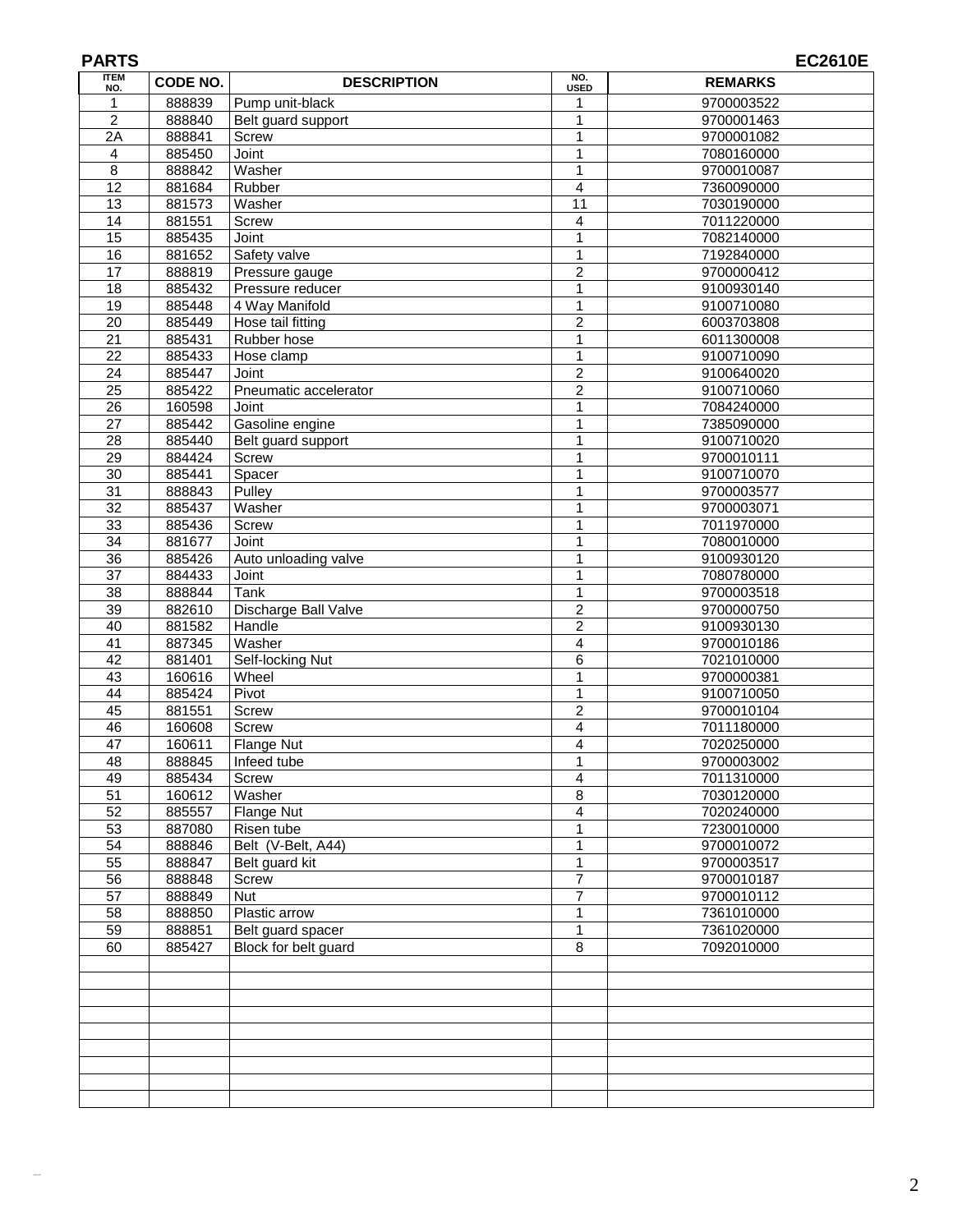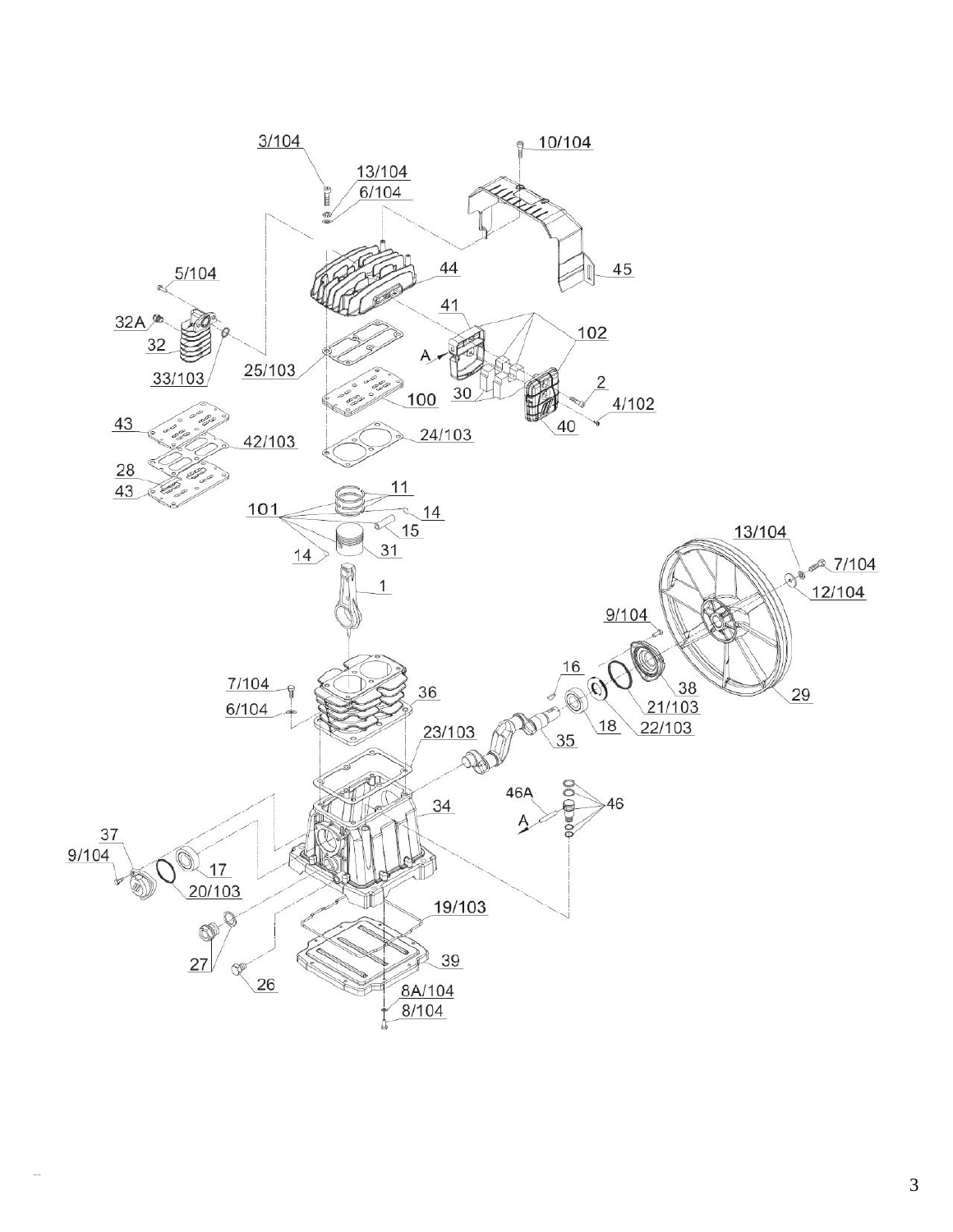| <b>Parts</b>          |                  |                        |                         | <b>EC2610E</b>           |
|-----------------------|------------------|------------------------|-------------------------|--------------------------|
| <b>ITEM</b><br>NO.    | CODE NO.         | <b>DESCRIPTION</b>     | NO.<br><b>USED</b>      | <b>REMARKS</b>           |
|                       | 888852           | <b>Connection Rod</b>  | 2                       | 9105450240               |
| $\overline{2}$        | 888853           | Screw                  | $\mathbf{1}$            | 9700002097               |
| 3                     | 888854           | Screw                  | 6                       | 9700002211               |
| 4                     | 888855           | Screw                  | $\mathbf{1}$            | 9700002904               |
| 5                     | 888856           | Screw                  | $\overline{c}$          | 9700010101               |
| 6                     | 888857           | Washer                 | 12                      | 9700001298               |
| 7                     | 888858           | Screw                  | $\overline{7}$          | 9700001297               |
| 8                     | 888859           | Screw                  | 8                       | 9700000531               |
| 8A                    | 888860           | Washer                 | 8                       | 9701192003               |
| 9                     | 888861           | <b>Screw</b>           | 6                       | 9700001296               |
| 10                    | 887073           | Screw                  | $\overline{c}$          | 7012090000               |
| 11                    | 888862           | Piston rings kit       | $\overline{2}$          | 4080070000               |
| $\overline{12}$       | 888863           | Washer                 | $\overline{1}$          | 9700001300               |
| $\overline{13}$       | 888864           | Washer                 | $\overline{7}$          | 9700010087               |
| 14                    | 888865           | Ring                   | 4                       | 7041410000               |
| 15                    | 888866           | Piston pin             | $\overline{\mathbf{c}}$ | 7050110000               |
| 16                    | 888867           | Key                    | $\mathbf{1}$            | 7051510000               |
| $\overline{17}$       | 881466           | Bearing                | 1                       | 7060060000               |
| $\overline{18}$       | 888868           | Bearing                | $\mathbf 1$             | 7060150000               |
| 19                    | 888869           | O-ring                 | $\mathbf{1}$            | 7070520000               |
| 20                    | 888870           | O-ring                 | 1                       | 9700001392               |
| 21<br>$\overline{22}$ | 888871<br>888872 | $O$ -ring<br>Oil seal  | 1<br>1                  | 9700001393<br>7071130000 |
| 23                    | 888873           | Gasket                 | $\mathbf 1$             | 7079790000               |
| $\overline{24}$       | 888874           | Gasket                 | $\mathbf{1}$            | 7079800000               |
| 25                    | 888875           | Gasket                 | 1                       | 7079820000               |
| 26                    | 888876           | Plug                   | $\mathbf{1}$            | 9700002582               |
| 27                    | 885470           | Oil level sight glass  | $\mathbf{1}$            | 9700000408               |
| 28                    | 888877           | Valve                  | 4                       | 7198150000               |
| 29                    | 888878           | Flywheel               | $\mathbf{1}$            | 9700002920               |
| 30                    | 888879           | Filtering element      | $\overline{c}$          | 7210680000               |
| 31                    | 888880           | Piston                 | $\overline{c}$          | 7220090000               |
| $\overline{32}$       | 888881           | After cooler           | $\mathbf{1}$            | 9700002657               |
| 32A                   | 160615           | Start Valve            | $\mathbf{1}$            | 9100250080               |
| 33                    | 888882           | O-ring                 | $\mathbf{1}$            | 9100270280               |
| 34                    | 888883           | Crankcase              | 1                       | 9700002918               |
| 35                    | 888884           | Crankshaft             | 1                       | 9105450250               |
| $\overline{36}$       | 888885           | Cylinder               | 1                       | 9105450060               |
| $\overline{37}$       | 888886           | Front cover            | 1                       | 9105450070               |
| 38                    | 888887           | Rear cover             | 1                       | 9105450080               |
| 39                    | 888888           | Carter cover           | $\mathbf{1}$            | 9105450090               |
| 40                    | 888889           | Filter cover           | 1                       | 9105450100               |
| 41                    | 888890           | Filter support         | 1                       | 9700003515               |
| 42                    | 888891           | Gasket                 | $\mathbf{1}$            | 9105450150               |
| 43                    | 888892           | Valve plate            | $\overline{c}$          | 9105450170               |
| 44                    | 888893           | Head                   | 1                       | 9700002919               |
| 45                    | 888894           | Air conveyor           | 1                       | 7153140000               |
| 46                    | 888895           | Breather pipe plug kit | 1                       | 9700002725               |
| 46A                   | 887080           | Risen tube             | $\mathbf{1}$            | 7230010000               |
|                       |                  |                        |                         |                          |
|                       |                  |                        |                         |                          |
|                       |                  |                        |                         |                          |
|                       |                  |                        |                         |                          |
|                       |                  |                        |                         |                          |
|                       |                  |                        |                         |                          |
|                       |                  |                        |                         |                          |
|                       |                  |                        |                         |                          |
|                       |                  |                        |                         |                          |
|                       |                  |                        |                         |                          |
|                       |                  |                        |                         |                          |
|                       |                  |                        |                         |                          |
|                       |                  |                        |                         |                          |

Allen R oell